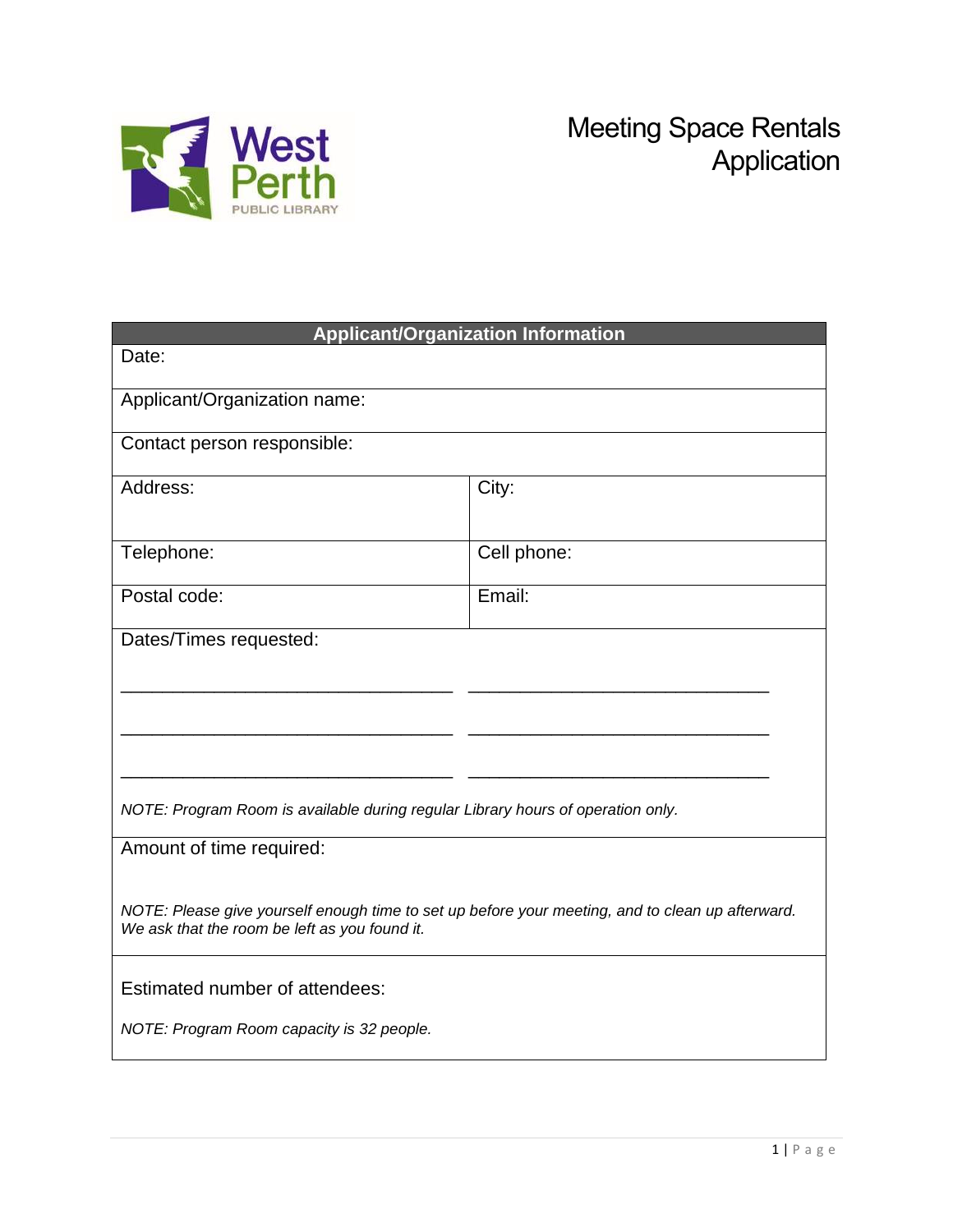| <b>Meeting Information</b>                                                                       |  |  |  |  |
|--------------------------------------------------------------------------------------------------|--|--|--|--|
| $\Box$ For profit                                                                                |  |  |  |  |
| □ For members/invited attendees only                                                             |  |  |  |  |
| $\Box$ Admission charged                                                                         |  |  |  |  |
| □ Seminar/workshop                                                                               |  |  |  |  |
| $\Box$ Education                                                                                 |  |  |  |  |
|                                                                                                  |  |  |  |  |
|                                                                                                  |  |  |  |  |
|                                                                                                  |  |  |  |  |
| Equipment needed:<br>D Projector and screen D Podium                                             |  |  |  |  |
|                                                                                                  |  |  |  |  |
| Number of tables _______________(tables measure 73 cm long x 29 cm wide)                         |  |  |  |  |
|                                                                                                  |  |  |  |  |
| Please describe desired room set-up (tables arranged in rows/in a square/in a U<br>shape, etc.): |  |  |  |  |
|                                                                                                  |  |  |  |  |
|                                                                                                  |  |  |  |  |
|                                                                                                  |  |  |  |  |

| <b>Meeting Space Rentals Fees</b>                |               |                      |                     |  |
|--------------------------------------------------|---------------|----------------------|---------------------|--|
|                                                  | Up to 3 hours | Half-day (3-5 hours) | Full day (5+ hours) |  |
| *Non-                                            | By donation   | By donation          | By donation         |  |
| profit                                           |               |                      |                     |  |
| $*$ For                                          | \$20          | \$50                 | \$80                |  |
| profit                                           |               |                      |                     |  |
| *Use of the projector is an additional \$10 fee. |               |                      |                     |  |